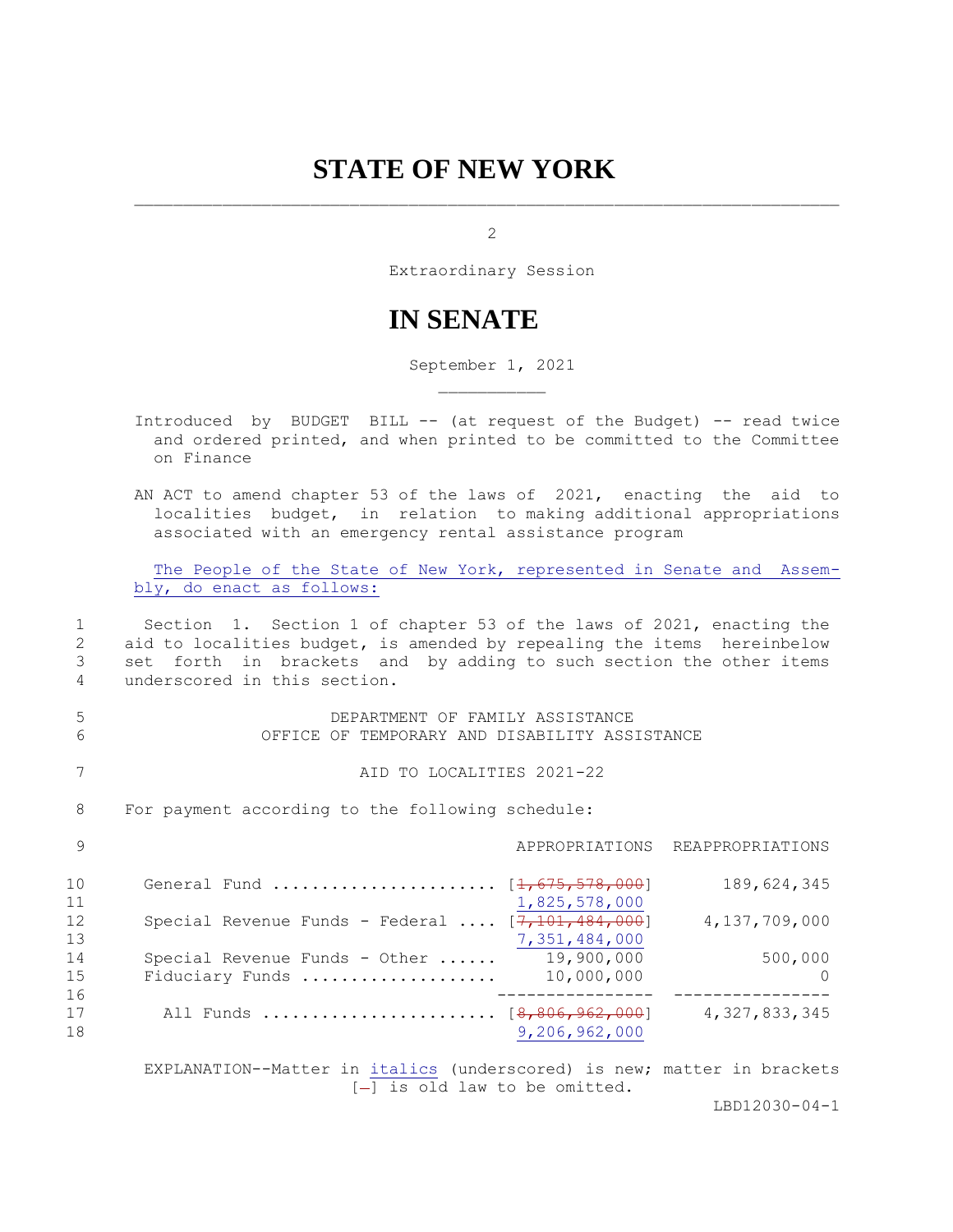S. 2 2  $1$ 2 SPECIALIZED SERVICES PROGRAM ............ [2,785,196,000] 3,185,196,000 3 -------------- 4 General Fund 5 Local Assistance Account - 10000 6 [For supplemental costs associated with an] 7 [emergency rental assistance program pursu-] 8 [ant to a plan approved by the office of] 9 **I** [temporary and disability assistance and] 10 [director of the budget. Such expenses] 11 [shall be for costs exceeding any special] 12 [revenue - federal appropriation made] 13 [available for such purposes, or for] 14 [providing assistance to households with] 15 [incomes that exceed the limitations set] 16 [forth in such program and with a household] 17 [member in a priority population as] 18 [provided for in such program, or for] 19 [assistance to landlords.] For supplemental 20 costs associated with an emergency rental 21 assistance program pursuant to a plan 22 approved by the office of temporary and 23 disability assistance and director of the 24 budget. Such expenses shall be (a) for 25 forty-five days following the date when<br>26 applications begin to be accepted, for 26 applications begin to be accepted, for 27 providing assistance to households with 28 incomes that exceed eighty percent of area 29 median income but do not exceed one 30 hundred percent of area median income, (b) 31 after forty-five days following the date 32 when applications begin to be accepted, 33 for providing assistance to households 34 with incomes that exceed eighty percent of 35 area median income but do not exceed one 36 hundred twenty percent of area median 37 income, (c) for forty-five days following 38 the date when applications begin to be 39 accepted, for assistance to small land-40 lords as defined in subdivision 12 of 41 section 2 of subpart A of part BB of chap-42 ter 56 of the laws of 2021, of a unit 43 charging rent that does not exceed one 44 hundred fifty percent of the fair market 45 rent by unit size, with rental arrears 46 accrued by a tenant, if such landlord has 47 used best efforts to contact and assist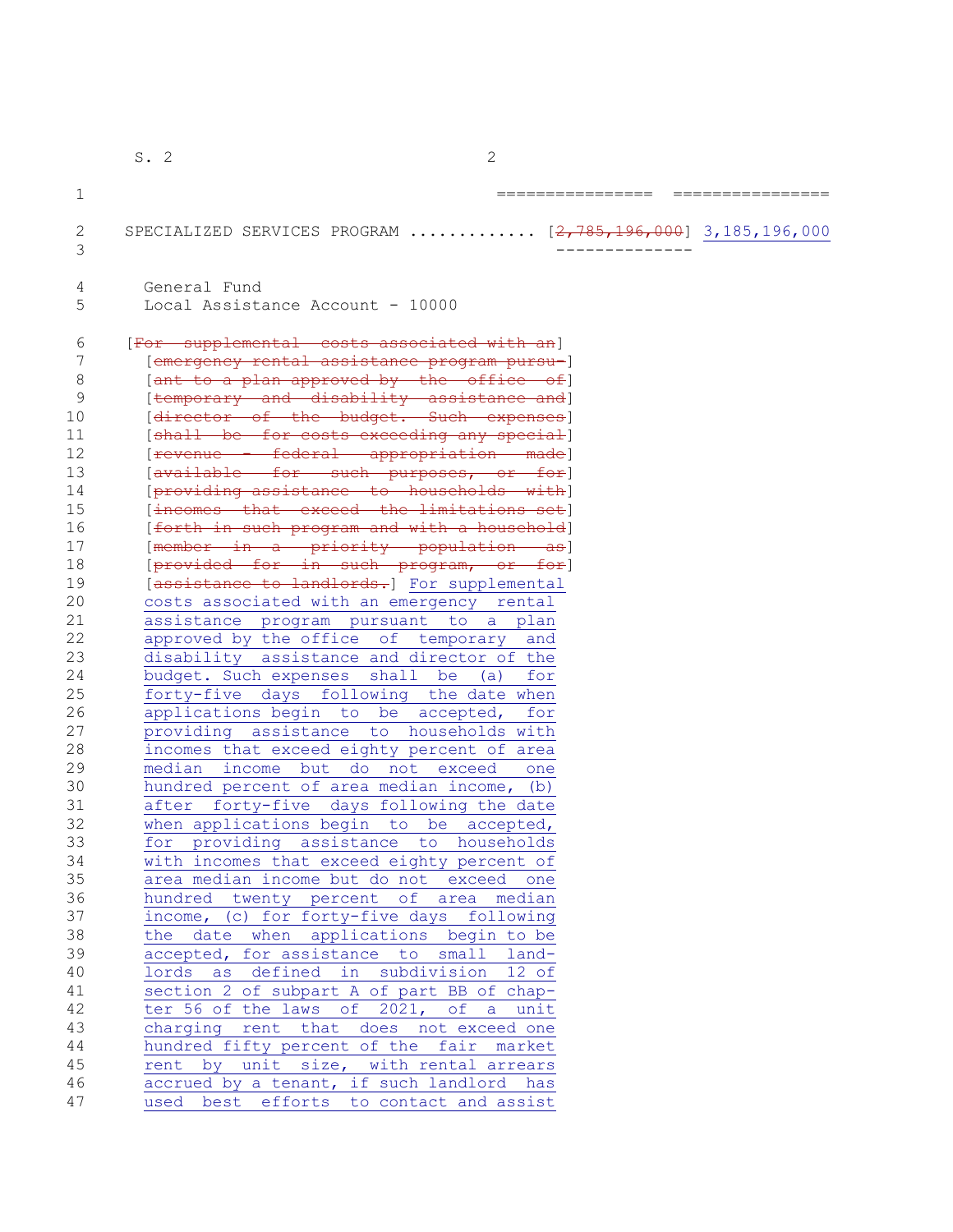| 48 |  |  |  | such tenant in applying for a program      |  |  |
|----|--|--|--|--------------------------------------------|--|--|
| 49 |  |  |  | funded with emergency rental assistance    |  |  |
| 50 |  |  |  | dollars, without success, including        |  |  |
| 51 |  |  |  | instances in which such tenant has vacated |  |  |
| 52 |  |  |  | while owing such rental arrears, or (d)    |  |  |
| 53 |  |  |  | after forty-five days following the date   |  |  |

## S. 2 3

| 1              | when applications begin to be accepted,                |             |
|----------------|--------------------------------------------------------|-------------|
| $\overline{2}$ | for assistance to landlords of<br>unit<br>$\mathsf{a}$ |             |
| 3              | charging rent that does not exceed one                 |             |
| 4              | hundred fifty percent of the fair market               |             |
| 5              | rent by unit size, with rental arrears                 |             |
| $\sqrt{6}$     | accrued by a tenant, if such landlord has              |             |
| $\overline{7}$ | used best efforts to contact and assist                |             |
| $\,8\,$        | such tenant in applying for a program                  |             |
| $\mathcal{G}$  | funded with emergency rental assistance                |             |
| 10             | dollars, without success, including                    |             |
| 11             | instances in which such tenant has vacated             |             |
| 12             | while owing such rental arrears. Until                 |             |
| 13             | such time as the commissioner determines               |             |
| 14             | that the need justifies a reallocation, no             |             |
| 15             | more than one hundred twenty-five million              |             |
| 16             | dollars shall be available for purposes                |             |
| 17             | noted in subdivision (a) or (b), and<br>no             |             |
| 18             | more than one hundred twenty-five million              |             |
| 19             | dollars shall be made available for the                |             |
| 20             | purposes noted in subdivision (c) or<br>$(d)$ ,        |             |
| 21             | provided however in no case shall the                  |             |
| 22             | commissioner make such reallocation earli-             |             |
| 23             | than ninety days after the date when<br>er             |             |
| 24             | applications begin to be accepted; and                 |             |
| 25             | provided further that the commissioner                 |             |
| 26             | shall report to the speaker of the assem-              |             |
| 27             | bly and the temporary president of the                 |             |
| 28             | senate when such reallocations are made                |             |
| 29             | and the reasons for such reallocations.                |             |
| 30             | Funds appropriated herein may be transferred           |             |
| 31             | or suballocated to any other state agency              |             |
| 32             | or authority.                                          |             |
| 33             | Notwithstanding any inconsistent provision             |             |
| 34             | law, the budget director is hereby<br>of               |             |
| 35             | authorized to transfer any of the amount               |             |
| 36             | appropriated herein to state operations                |             |
| 37             | for administration of supplemental emer-               |             |
| 38             | gency rental assistance activities                     |             |
| 39             |                                                        | 250,000,000 |
| 40             |                                                        |             |
| 41             | Program account subtotal  [338,                        | 488,796,000 |
| 42             |                                                        |             |
|                |                                                        |             |

43 Special Revenue Funds - Federal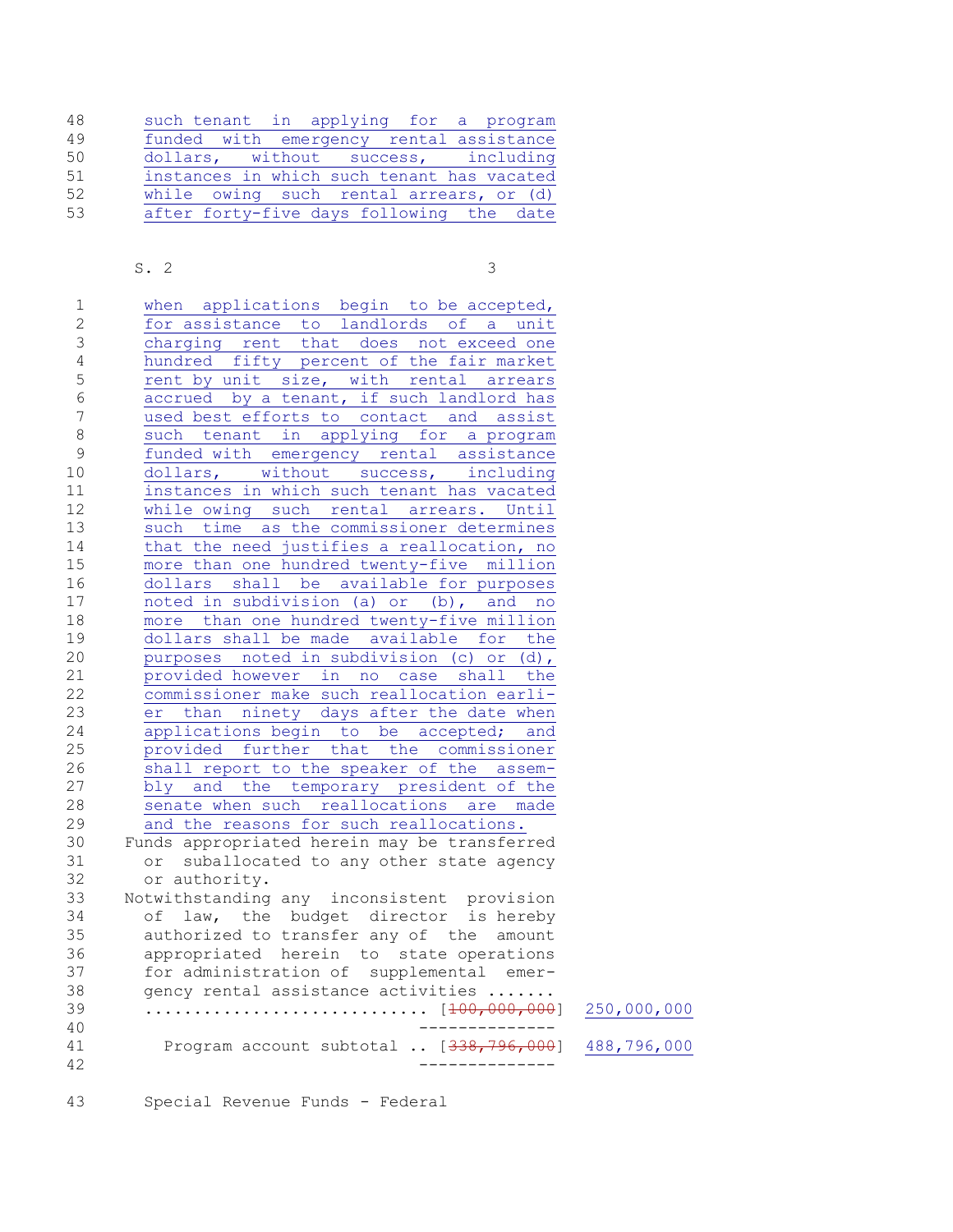44 Federal Miscellaneous Operating Grants Fund 45 CARES Emergency Rent - 25544

46 For services and expenses of an emergency 47 rental assistance program. Households 48 eligible for assistance under such program 49 shall include one or more individual that 50 has experienced financial hardship, is at 51 risk of homelessness or housing instabili-52 ty, and earns up to eighty percent of area 53 median income as determined by the United 54 States department of housing and urban

 $S. 2$ 

 1 development. Such assistance shall be 2 prioritized for those who are unemployed 3 for at least 90 days and those earning up 4 to fifty percent of area median income as 5 determined by the United States department 6 of housing and urban development. Such 7 assistance shall support the payment of up 8 to 12 months of rental arrears due at the 9 time of application and up to 3 months of 10 prospective rent and other purposes set 11 forth in Public Law No. 116-260, Public 12 Law 117-2, or any other federal funds made 13 available for this purpose. Notwithstand-14 ing any inconsistent provision of law, 15 twenty-five million dollars of the funds 16 appropriated herein shall be available to 17 provide legal services or attorney's fees 18 to tenants related to eviction proceedings 19 and maintaining housing stability pursuant 20 to a plan approved by the commissioner of 21 the office of temporary and disability 22 assistance. The plan for such funds shall 23 grant priority to areas where access to 24 free legal assistance for such services is 25 not already provided. To the extent prac-26 ticable, such expenses shall be paid from 27 funds otherwise available for administra-28 tive purposes. Funds may also be used to 29 support a hardship fund for undocumented 30 workers. 31 [Funds appropriated herein shall only be] 32 **[expended in local governments not in]** 33 [receipt of a direct allocation from the] 34 [U.S. Treasury pursuant to the Emergency] 35 [Rental Assistance funding enacted in] 36 [Public Law No. 116-260, Public Law 117-2,] 37 [or any other federal funds made available] 38 [for this purpose, unless a local govern-]